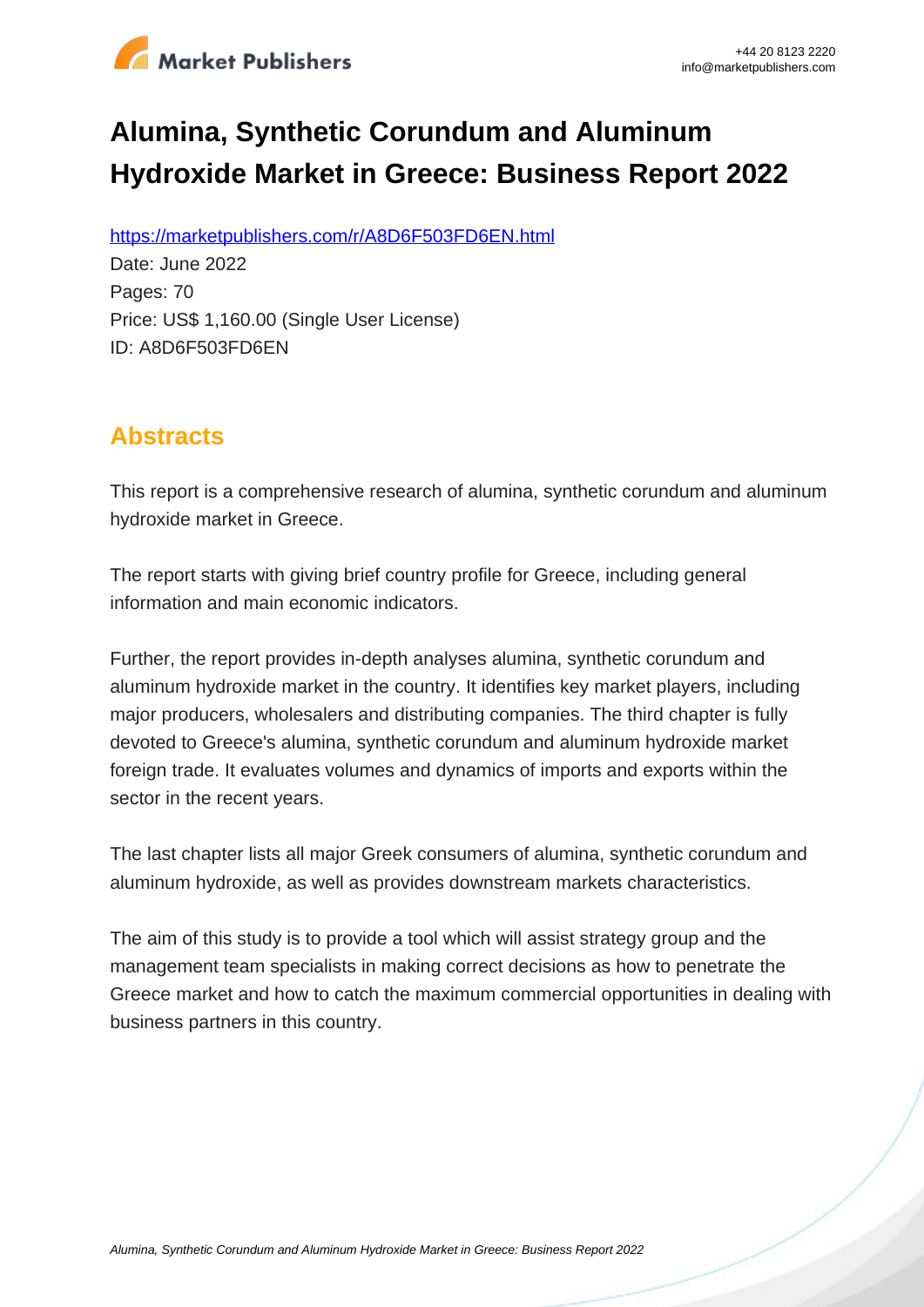

# **Contents**

#### **1. GREECE PESTEL ANALYSIS**

- 1.1. Political Factors
- 1.2. Economic Factors
- 1.3. Social Factors
- 1.4. Technological Factors
- 1.5. Environmental Factors
- 1.6. Legal Factors

# **2. ALUMINA, SYNTHETIC CORUNDUM AND ALUMINIUM HYDROXIDE MARKET IN GREECE**

2.1. Overview of alumina and aluminum hydroxide market

2.2. Producers of alumina, synthetic corundum and aluminum hydroxide in Greece, including contact details and product range

# **3. GREECE'S FOREIGN TRADE IN ARTIFICIAL CORUNDUM, ALUMINIUM OXIDE AND HYDROXIDE**

- 3.1. Export and import of aluminum oxide
- 3.2. Export and import of synthetic corundum: volume, structure, dynamics
- 3.3. Export and import of aluminum hydroxide

#### **4. MAJOR WHOLESALERS AND TRADING COMPANIES IN GREECE**

# **5. ALUMINA, SYNTHETIC CORUNDUM AND ALUMINIUM HYDROXIDE CONSUMERS IN GREEK MARKET**

## 5.1. Downstream markets of Alumina, Synthetic Corundum and Aluminum Hydroxide in **Greece**

5.2. Alumina, Synthetic Corundum and Aluminum Hydroxide consumers in Greece

Please note that Alumina, Synthetic Corundum and Aluminum Hydroxide Market in Greece: Business Report 2022 is a half ready publication. It only requires updating with the help of new data that are constantly retrieved from Publisher's databases and other sources. This updating process takes 3-5 business days after order is placed. Thus, our clients always obtain a revised and updated version of each report. Please also note that we do not charge for such an updating procedure. BAC Reports has information for more than 25,000 different products available but it is impossible to have all reports updated immediately. That is why it takes 3-5 days to update a report after an order is received.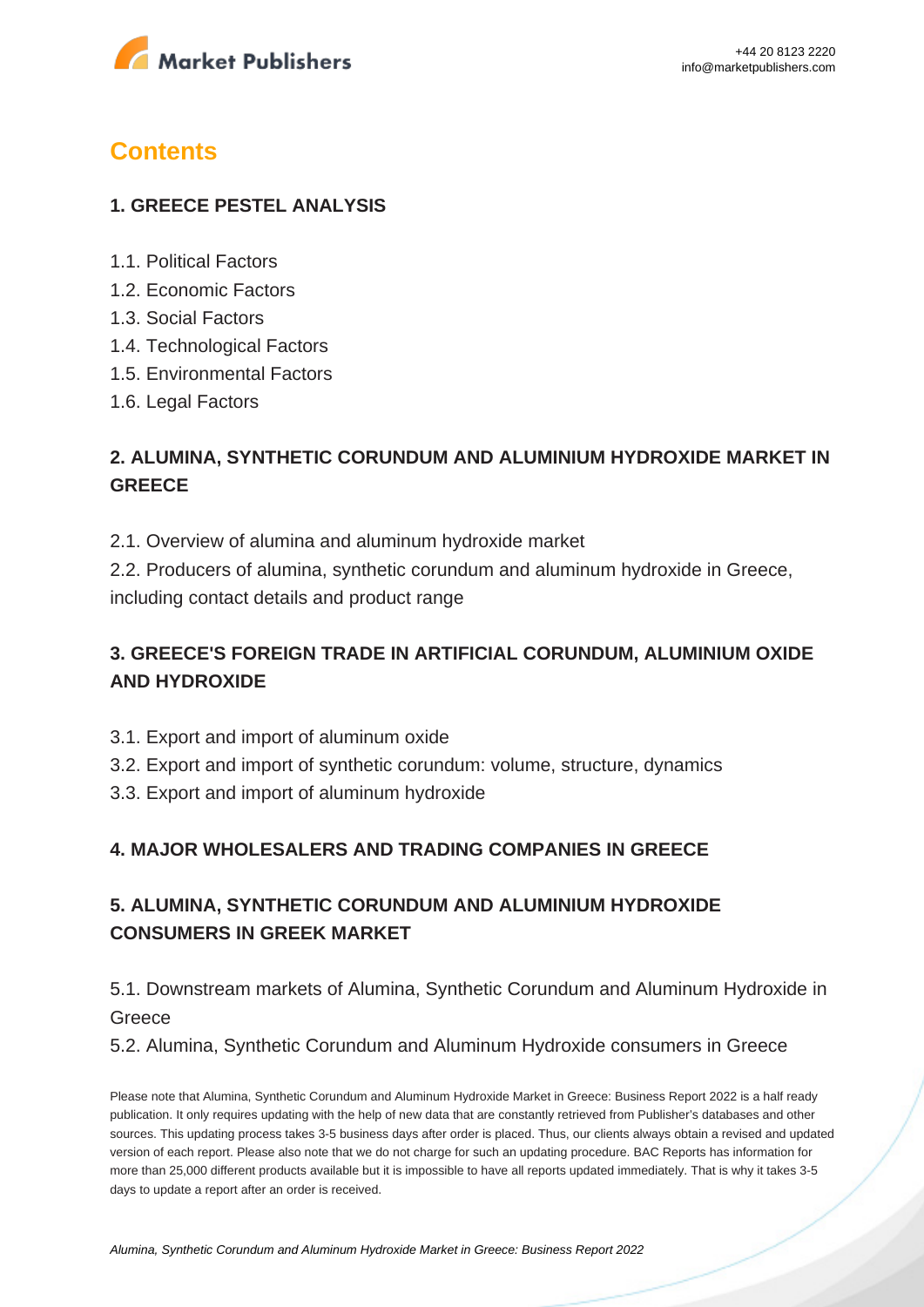

#### I would like to order

Product name: Alumina, Synthetic Corundum and Aluminum Hydroxide Market in Greece: Business Report 2022

Product link: [https://marketpublishers.com/r/A8D6F503FD6EN.html](https://marketpublishers.com/report/industry/chemicals_petrochemicals/alumina_synthetic_corundum_n_aluminum_hydroxide_market_in_greece_business_report.html)

Price: US\$ 1,160.00 (Single User License / Electronic Delivery) If you want to order Corporate License or Hard Copy, please, contact our Customer Service:

[info@marketpublishers.com](mailto:info@marketpublishers.com)

## Payment

To pay by Credit Card (Visa, MasterCard, American Express, PayPal), please, click button on product page [https://marketpublishers.com/r/A8D6F503FD6EN.html](https://marketpublishers.com/report/industry/chemicals_petrochemicals/alumina_synthetic_corundum_n_aluminum_hydroxide_market_in_greece_business_report.html)

To pay by Wire Transfer, please, fill in your contact details in the form below:

First name: Last name: Email: Company: Address: City: Zip code: Country: Tel: Fax: Your message:

\*\*All fields are required

Custumer signature

Please, note that by ordering from marketpublishers.com you are agreeing to our Terms & Conditions at<https://marketpublishers.com/docs/terms.html>

To place an order via fax simply print this form, fill in the information below and fax the completed form to +44 20 7900 3970